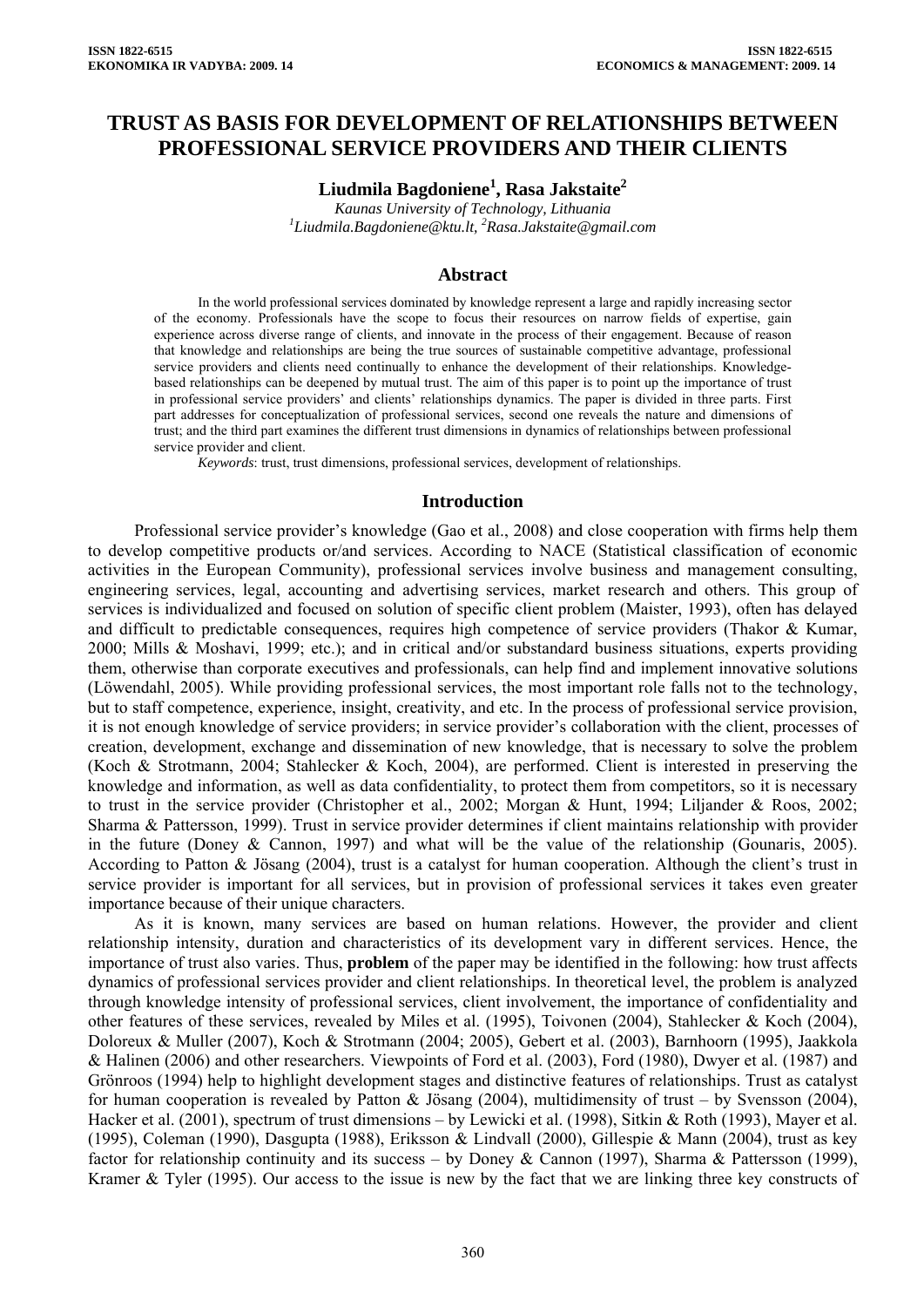identified problem – professional services, to be precise, their features, the dynamics of provider and client relationships and the trust.

The **aim** of the paper is to reveal the importance of trust in professional service providers' and clients' relationship dynamics. Research **methods**: scientific literature, and comparative analysis, analogy, and generalization methods.

### **Concept of professional services**

Service concept, according to Cowel (1984), reflects the provider's proposed value to client, and it correlates with the service offering, providers' and clients' relationships, service provision system and process. Roth & Menor (2003) highlight, that the service concept is created for a target user, and combines the integrity of only for him/her important elements of the service. Professional services as a knowledge intensive business services (Miles et al., 1995; Toivonen, 2004; Stahlecker & Koch, 2004; Doloreux & Muller, 2007; Koch & Strotmann, 2004, 2005; Mills & Moshavi, 1999; etc.) are designed to institutional clients, mostly businesses, but also to a non-profit operators. It should be noted that some of the professional services, such as employment services, may be directed to the individual client needs. Thus, the variety of professional services are also associated with the different target segments and the differences of their needs, which in turn leads to different service providers' value dimensions offered to clients: the level of quality, price, complexity of service, amenities, etc. As a result, professional services are complex and heterogeneous (Jaakkola & Halinen, 2006), and their providers do not have a standardized and pre-prepared solutions. Each problem requires individual client access. In other words, the service is highly customized (Jaakkola & Halinen, 2006). But in any case of creation of professional service value, service provider's human resources, specifically, its competence, experience, insight, creativity, and etc. play the crucial role. Jaakkola & Halinen (2006) highlight the characteristics of professional services as expert (specialist) knowledge, autonomy in decision-making, altruism, self-regulation and a high degree of client participation and customisation. As it can be seen, professional service features mainly are identified to employees' individual and their work outlined traits. Talking about the process of service provision, it should be noted that during service provision mutual learning process between service provider and client is established, their existing and new knowledge are combined, and dissemination of these knowledge is performed (Koch & Strotmann, 2004; Stahlecker & Koch, 2004). According to Gebert et al. (2003), in the process of professional service provision, knowledge provided to clients (e.g., about new technologies), knowledge about clients (e.g., providing knowledge of the client's reputation to potential business partners), and knowledge from clients (for example, about the intention to invest) are circulated. Miles et al. (1995), Miles (2003) emphasise that the professional services usually provided on the base of contract between the service provider and the client, communication is performed on paritetical basis, knowledge and expertise are shared between parties; so the relationships are sparring. Professional services may be characterized by close contact between provider and client, high level of client engagement in the process of service provision (Barnhoorn, 1995; Jaakkola & Halinen, 2006). This means that professional service providers need not only technical, related to solution of the problem, but also communication skills. Thakor & Kumar (2000) argues that the service provider's relationships with the client are the only and most important factor for the quality of professional services as a component of value assessment. We would consider that uncertainty and information asymmetry determine such emphasis of the relationships between service provider and client. Uncertainty means that often it is difficult to anticipate all unexpectedness of service provision and possible consequences (for example, a broker's advice on investments into bonds); information asymmetry means the fact that the service provider and the client have not only different information, its amount, but it may be understood differently as well. As a result, clients often characterize the problem with difficulty, they can not exactly explain what they want from professional service providers, and usually they are not able to evaluate benefit received from services objectively. Mills & Moshavi (1999) argue that only qualified professionals can objectively assess what services are required by the specific problem. All of this leads to long-term perspective of relationship between service provider and client (Halinen, 1997) and these relationship would be based on mutual trust.

### **The nature and dimensions of trust**

The trust defines one party's optimistic expectations from the other party's behaviour (Lewicki et al., 1998). Suh et al. (2006) points out, that expectations are always associated with positive behavioural outcomes. Cowles (1996) argues that trust occurs when one party, seeking target and putting something valuable for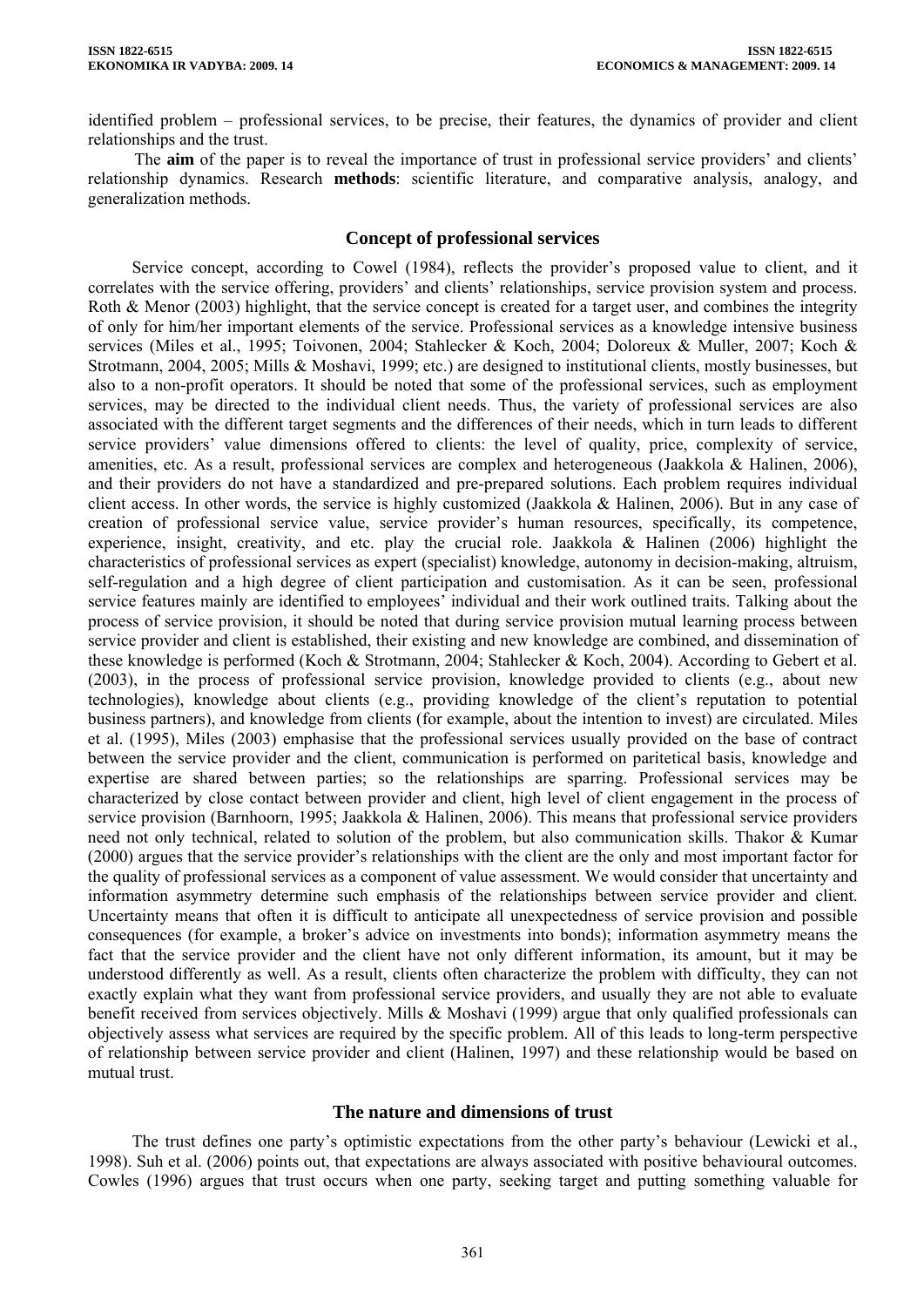him/her, assume that it may be relied on other party's knowledge, competence and motives, which encourages associate relationship. Svensson (2004) notes, that trust is a multidimensional concept, and has summarized the various dimensions of trust researched by scientists. The researcher divides them into five groups: dependability/reliability (confidence, consistency, faith, loyalty, predictability, respect and security), honesty (fairness, motivation to lie, and openness of management), buyer/seller orientation (altruism, business sense and judgement, congruence, intention and motives) and friendliness (acceptance, benevolence, and liking). Trust dimensions also may be expressed as hope, faith, confidence, assurance, initiative (Lewicki et al., 1998), ability and congruence (Sitkin & Roth, 1993), benevolence (Mayer et al., 1995), predictability (Coleman, 1990; Dasgupta, 1988), common values (Eriksson & Lindvall, 2000); Gillespie & Mann, 2004). Hacker et al. (2001) argues that the trust consists of 3C: consistency, commitment and capability. They insist on the fact that trust might not be, if at least one of these items does not exist. The more service provider and client trust in one another, the more they appreciate their relationships. Trust becomes a key condition for the continuity of relationships (Doney & Cannon, 1997; Sharma & Pattersson, 1999) and their success (Kramer & Tyler, 1995). According to Smaliukienė (2005), trust encourages open communication between partners, the exchange of ideas and the sharing of resources. Business relationships between client and service provider based on trust often degenerated into personal relations. This is even more increases the likelihood that the service provider and the client relationship will have long-term perspective.

## **Trust dimensions in dynamics of relationships between professional service provider and client**

The relationship is process of mutual understanding and value creation in cooperation (Schurr, 2007). They are based on the understanding, cooperation, commitment and adaptability (Kasper et al, 2006, p. 149), personal contacts, communication (Castro et al., 2005) and trust (Fullerton & West, 1996; Kasper et al., 2006, p. 149). Trust as the basic construction in most of the long-term activities, especially for professional services, is described by Jaakkola & Halinen (2006), Sharma & Patterson (1999). Trust in professional services means the client's faith in good intentions and understanding that at first service provider tries to meet client's needs, and not seeks for personal gain. Galbreath (2002) notes, that only case, when associated parties believe that everyone will do what is owned and both parties will benefit, turn into the reliable relationships. This is basis for win-win relationship development strategy. The relationships are dynamic, and, over time, they evolve. Ford et al. (2003) point out four stages of relationship development: pre-relationship, exploratory, developing and stable. Although Dwyer et al. (1987) mark out 1) full mutual awareness, 2) exploration, 3) expansion, 4) commitment and 5) dissolution stages. Ford (1980) and Dwyer et al. (1987) approaches to the last stage of relationships are different: the first researcher explains that at the final stage relations are institutionalizing, the other group of researchers highlight the break of the relationships. Grönroos (1994) refers to three stages of the process of relationship development: 1) initiative, 2) purchase, and 3) use of the product. Despite of the diversity of relationship development stages, all the scientists distinguish pre-relationship and developing stages. It is understandable, that each stage of relationship development differ by different dimensions of trust. Figure provides a model which links the stages of relationships between professional service providers and their clients, spectrum of behaviour while maintaining relationships, and dimension of trust. Let's discuss it in detail. At first, it should be noted that trust in relationships between professional service providers and clients depends on importance of risk, vulnerability, dependency (Svensson, 2004) and uncertainty (François & Goolen, n.d.). Ford et al. (2003) stress that clients have uncertainties (difficulties in spec. of requirements), market uncertainty (nature of supply market) and transactions uncertainty (cost, skills). The dependence, according to Svenssson (2004), could be technical, time, knowledge, social, economical/juridical, market and information technology. Hence, the trust is necessary in risky situations; if there is no vulnerability and uncertainty as the dependence, trust is unnecessary.

*Pre-relationships stage and trust*. Client is an incapable of autonomously managing the increasing level of environment complexity, requires for a specialization in the production of knowledge and need to integrate the competences and to expertise with potential service provider (Castado, 2008). Faced with the problem, client looks for professional service providers, that could help him/her find a solution. Before the stage of prerelationship stage everything, that could help the client to evaluate potential service provider (Ford et al., 2003), is important; so client carefully screens provider's qualifications (Green, 2005). Creed & Miles (1995) describe it as institutional-based trust. This form of trust is tied to formal social structures and firm-specific attributes, e. g. certification as an account. Ford et al. (2003) state, that evaluation of potential relationships depends on social, cultural, technological and time distance. According to Thakor & Kumar (2000), reputation and experience prompt the trust. The choice of service provider for the first time is significantly influenced on other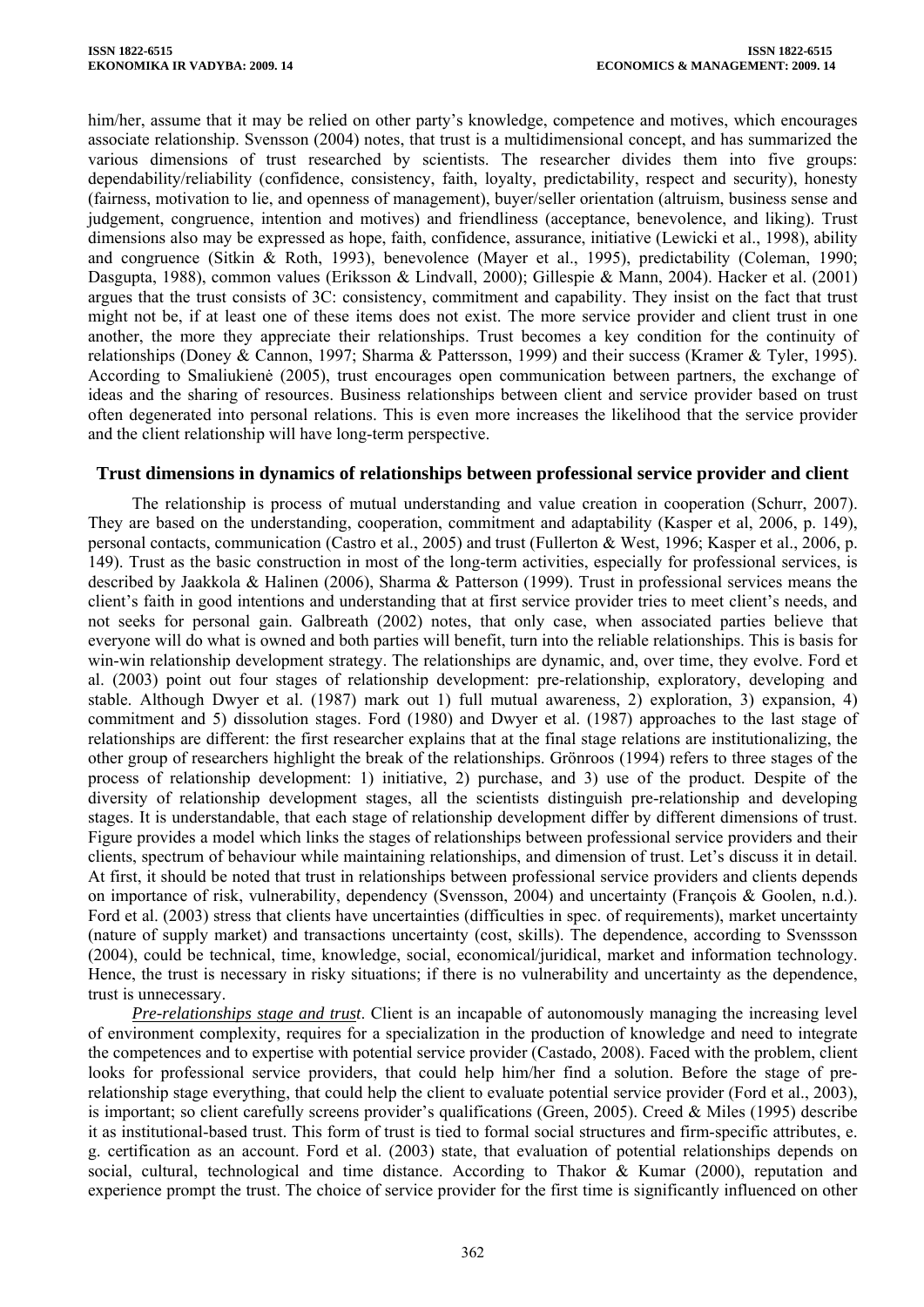client experience and oral recommendations. Thus, it is essential for client to find a reasonable service provider, to predict the behaviour of co-operation and etc. In our opinion, it is important to know how much the client is willing to trust in service provider.

*Exploratory stage and trust*. At this stage the first contact with a potential provider is established. Addressing service provider, client wishes not only solving a problem and services with certain features, but also expect a business partner whom could trust (Green, 2005). Thus, the client is concerned on the fact, how the potential professional service provider will be oriented to its needs, benevolent, and etc., but the relationships between the client and the provider has still the distance, limited mutual experience and obligations (Ford et al., 2003). We consider that at this stage clients significantly influence staff of the professional service firms. They should not be only experts in their field, but be good at understanding of client psychology, have excellent communication abilities.



**Figure.** Model of relations among stages of relationships between professional service provider and clients, importance of relationships and trust dimensions

(according Ford et al. 2003; Mayer et al, 2007; Donaldson & O'Toole, 2007; Svensson, 2004)

*Developing stage and trust*. As Hill (2007) notes, many service industries, especially the professional ones, such as legal or management consulting, rely almost entirely on their relationships with their clients to get business. This stage is characterized by the fact, that both sides have embraced the importance of bilateral relations, trust in one another grows, and use of services intensifies. In the continuity of relations, importance of trust is also emphasised by Fullerton & West (1996), Dwyer et al. (1987), Ganesan (1994), Morgan & Hunt (1994), Selnes (1998), Laing & Laine (2005). However, due to scale of activities uncertainty and risk may increase, so at this stage, particularly need of trust, based on common values, increases as well. Importance of similar values, which prevents one of the partners to gain an advantage for deceiving another, as well as importance of effective communication to trust, is accented by Christopher et al. (2002). Seeking for long-term relationship, the client and the provider should have a common understanding of problems and opportunities. It could not be achieved soon. The client and service provider should see to each other as a partner. In the development of relationships between professional service provider and clients a significant role falls to sharing of functions and, in particular, assistance to the clients that the uptake of their own. According to Gouthier  $\&$ Schmid (2003), the service provider must specify the client's functions. Client functions can differ due to the nature of the service. If it is focused to the partnership, the service provider expects the client's commitment, trust and loyalty; good awareness of the service provider and offered services; willing to continue to use the services and recommend them to others, to work, so that consequently, the economic and non-economic results would be positive. Many clients, who trust in the service provider, are prepared to allocate more financial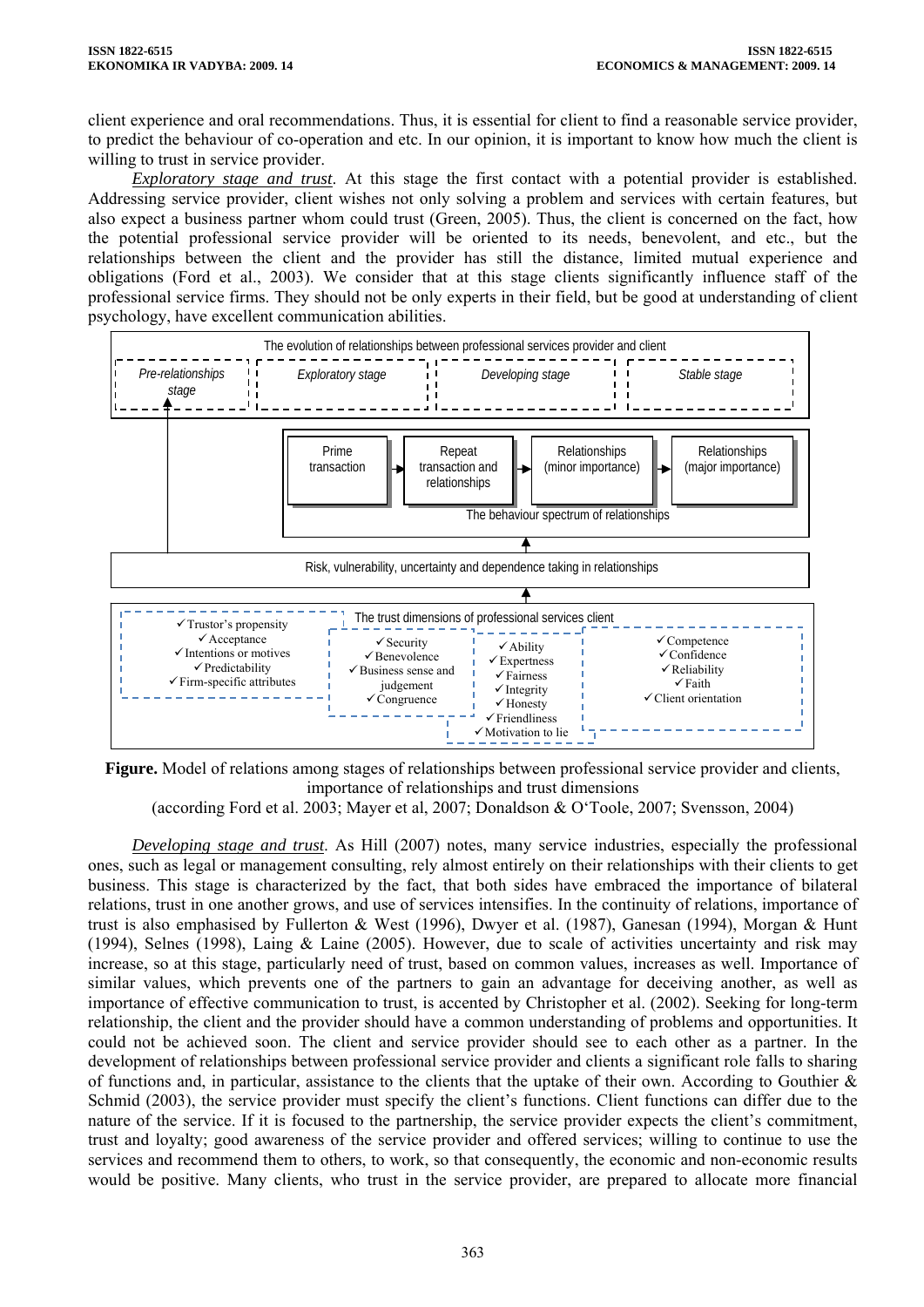resources and are more likely to recommend this provider to others (Weatherill, 2006). But as Eisinger & Bell (2008) notice, firms that provide professional services have not always been eager to invest in client education initiatives. But efforts to enhance client's service knowledge had a positive and strong impact on client trust. Its efforts can help service providers to differentiate their service offerings and provide a strong foundation on which to build trusting relations with clients. Service providers should become more transparent with clients and to avoid tendency protecting "black box" methodologies and processes. In turn, this will allow these providers to trade upon their levels of client service quality, to develop and nurture trust-based relationships. Gittell (2002) highlights, that the knowledge-sharing, common goals and mutual respect are key elements of effective relationships. But the closeness of the relationship sometimes becomes the challenge for professionals: they are intimately involved in the business but must retain full objectivity (Heatcote, 2006).

*Stable stage and trust*. Maintaining long-term relationships is the key to growing the service provider's long-term sales performance (Hill, 2007). It may be argued that client and service provider, reached this stage of relationship, are earned trust in one another, one accustomed to another way of thinking and action (Caniëls & Romijn, 2005). Creed & Miles (1995) note, that trust enables effective investments in assets by assuring both parties there will be no abuse of bargaining power after making an agreement. However, at this stage the risks and uncertainties, which may adversely affect trust, are inevitable. For instance, a client can change the field of the business. Even the long-term partnership must be based on high level of trust; indeed, if managers attempt to operate in setting with low level of trust, failure appears almost certain. Tyler & Kramer (1995, 4 p.) maintains, that if the trust declines, people are increasingly to take risks, to demand greater protections against the possibility of betrayal, to insists on costly mechanism to depend their interests. Social institutions can exert both formal and informal control over the behaviour of individuals making untrustworthy behaviour costly (Tyler & Kramer, 1995, 4p.). The most desired relationships belong to developing and stable stages where trust is on the highest level. However, service provider's and client's mutual trust in each other helps to create innovative products or services and to enhance competitiveness of both professional service provider and client.

### **Conclusions**

Knowledge and relationships are not inseparable in today's economy. Together they are the most important source of sustainable competitive advantage. Professional services are one's activity where the knowledge and relationships are integrated for solution of specific client problem. These services are complex and heterogeneous, therefore these service providers do not have a standardized and pre-prepared solutions. During professional service delivery mutual learning process between service provider and client is established, their existing and new knowledge are combined, and dissemination of these knowledge is performed. But the most important distinguishing feature of professional services is the fact that confidential information is available for providers of these services. Therefore, trust anticipates the continuity of relationships and its success.

Trust is a multidimensional concept. The researchers distinguish various dimensions of trust. But it is clear that more service provider and client trust in one another, more they appreciate their relationship and it leads to long-term perspective.

Development of relationships between service provider and client requires continuous evolution though its stages (pre-relationships, exploratory, developing and stable). The most desired relationships belong to developing and stable stages where trust is on the highest level. Risk, vulnerability, uncertainty and dependence taking mostly affect relationships in pre-relationship and exploratory stages. Development of relationships between professional service providers and clients depends on various trust dimensions. In other words, trust is basis for long-term relationships that usually is beneficial to all participating parties. This helps to enhance competitiveness of both professional service provider and client.

#### **References**

- 1. Barnhoorn, J. G. M. (1995) Partnerships: a new management tool for the next decade. Facilitates, 13(11), 3-18.
- 2. Caniëls, M., & Romijn, H. (2005) What works, and why, in business services provision for SME: insights from evolutionary theory. Managing Service Quality, 15 (6), 591-608.
- 3. Castado, S. (2008). Trust in market relationships. Edward Elgar Publishing.
- 4. Castro, L. M. &, Alves, G. A., & Proença, J. F. (2005) The Key Dimensions in the Development of the Consultant-Client Relationship: a Suggestion for a Business Relationship Profile.
- 5. Christopher, M., & Payne, A., & Ballantyne, D. (2002) Relationship Marketing: Creating Stakeholder Value. Chartered Institute of Marketing.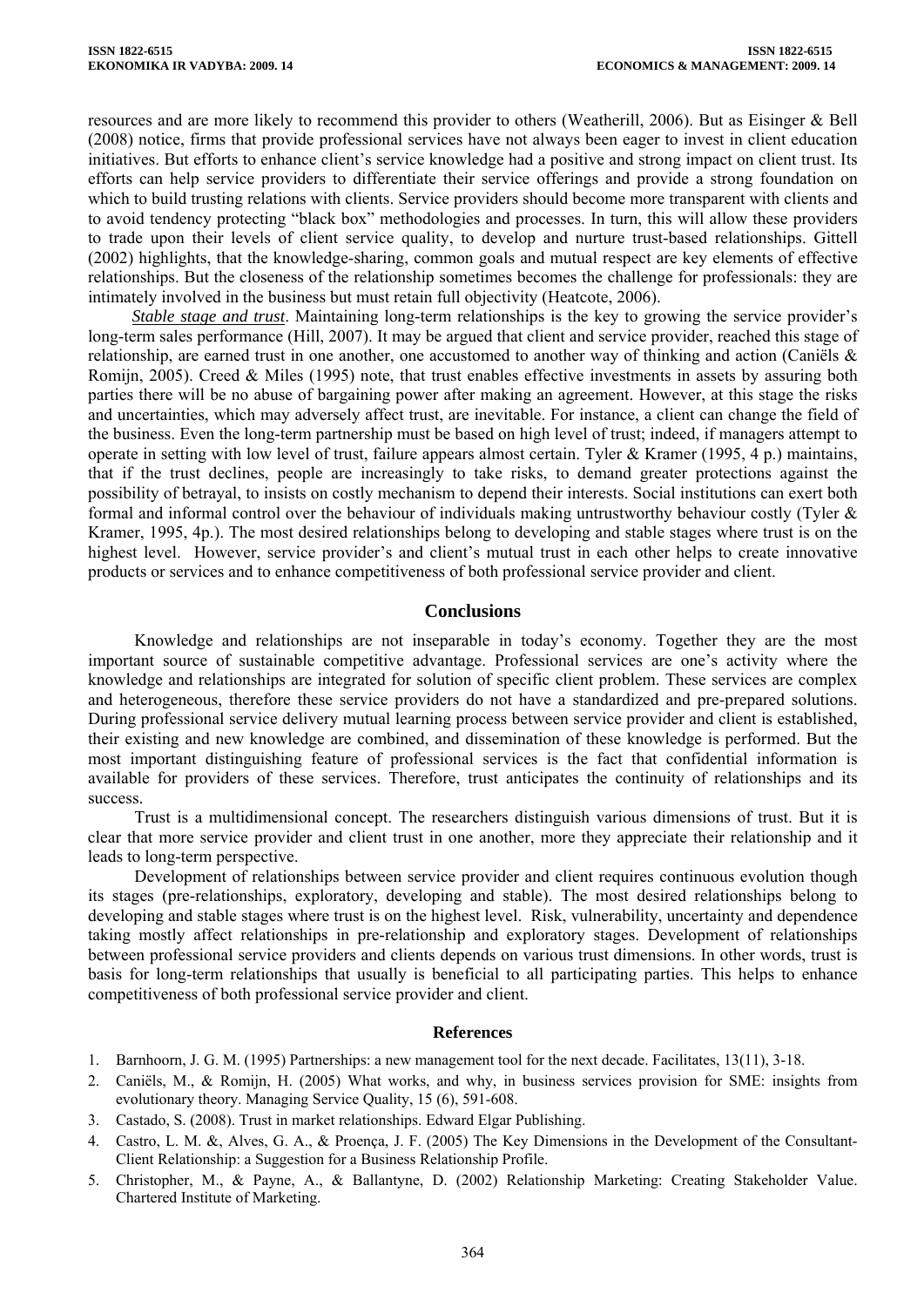- 6. Coleman, J. S. (1990). Foundations of social theory. Cambridge, The Belknap Press of Harvard University Press.
- 7. Cowel, D. W. (1984). The marketing of services. London, Heinemann.
- 8. Cowles, D. L. (1996) The role of trust in customer relationships: asking the right questions. [Management Decision](http://www.emeraldinsight.com/0025-1747.htm), 35 (4), 273-282.
- 9. Creed, D.W.E., & Miles, R. E. (1995). Trust in organization: a conceptual framework, linking organizational forms, managerial philosophies, and the opportunity costs of controls in Trust in Organizations. Sage Publications, 16-39.
- 10. Dasgupta, P. (1988). Trust as a commodity /Trust. Ed. D. G. Gambetta. New York, Basil Blackwell, 49-72.
- 11. Doloreux, D., & Muller, E. (2007). The key dimensions of knowledge-intensive business services (KIBS) analysis: a decade of evolution. Working Papers Firms and Region, U1/2007.
- 12. Donaldson, B., & O'Toole, T. (2007) [Strategic market relationships: from strategy to implementation](http://books.google.com/books?hl=en&lr=&id=5a5Lt9pfs8YC&oi=fnd&pg=PR13&dq=relationship+Donaldson&ots=MRQWmcOJ_b&sig=XSEtJ7NAiZS2Y1uCd9vFMnH6XNg). John Wiley&Sons.
- 13. Doney, P. M., & Cannon, J. P. (1997). An examination of the nature of trust in buyer-seller relationships. Journal of Marketing, 2, 35-51.
- 14. Dwyer, F.R.,& Schurr, P.H.,& Oh, S. (1987) Developing buyer-seller relationships, Journal of Marketing, 51, 11-27.
- 15. Eriksson, C. B. & Lindvall, J. (2000) Building Images. CRM2day.com Library. www.crm2day.com/library/ap/ap0034.shtml/
- 16. Ford D. (1980) [The development of buyer-seller relationships in industrial markets](http://www.emeraldinsight.com/Insight/viewContentItem.do?contentType=Article&hdAction=lnkpdf&contentId=852771&history=true&StyleSheetView=Text). European Journal of Marketing, 14 (5/6), 339-353.
- 17. Ford, D., & Gadde, L.-E., & Håkansson, H., & Snehota, I. (2003). Managing Business Relationships. Second edition. Wiley.
- 18. François, P., & Goolen, V. R. (n.d.) Relationship quality as the cornerstone of a marketing strategy to optimizme customer retention. http://www. econ.kuleuven.be/eng/tew/academic/mo/pdf\_publications/marketing/6690.pdf
- 19. Fullerton, J. & West, M. A. (1996) Consultant and client working together? Journal of Managerial Psychology, 11  $(6)$ , 40-49.
- 20. Galbreath, J. (2002). Success in the relationship age: building quality relationship assets for market value creation. The TQM magazine, 1, 8-24.
- 21. Ganesan, S.(1994) Determinants of long-term orientation in buyer-seller relationships, Journal of Marketing,58,1-19.
- 22. Gao, F., & Li, M., & Clarke S. (2008). Knowledge, management, and knowledge management in business operations. Jounal of knowledge management, 2, 3-17.
- 23. Gebert, H., & Geib, M., & Kolbe, L. (2003). Knowledge-enabled customer relationship management: integrating customer relationship management and knowledge management concepts. Journal of knowledge management, 5, 107- 123.
- 24. Gillespie, N. A., & Mann, L. (2004) Transformational leadership and shared values: the building blocks of trust. Journal of Managerial Psychology, 19 (6), 588-607.
- 25. Gittell, J. H. (2002) Relationships Between Service Providers and Their Impact on Customers. Journal of Service Research, 4 (4), 299-311.
- 26. Gounaris, S. P. (2005) Trust and commitment influences on customer retention: insights from business-to-business services. Journal of Business Research, 58, 126– 140.
- 27. Gouthier, M., & Schmid, S. (2003). Customers and customer relationships in service firms: The perspective of the resource-based view. Marketing theory articles, 1 (3), 119–143.
- 28. Green, Ch. H. (2005). Trust-based selling: using customer focus and collaboration to build long-term relationships. McGraw-Hill.
- 29. Grönroos, C. (1994) [From scientific management to service management](http://www.emeraldinsight.com/Insight/viewContentItem.do?contentType=Article&hdAction=lnkhtml&contentId=851543&dType=SUB&history=false), 5 (1), 5-20.
- 30. Hacker, S., & Willard, M. & Couturier, L. (2001) The Trust Imperative: Performance Improvement Through Productive Relations. Quality Press.
- 31. Halinen, A. (1997) Relationship Marketing in Professional Services. Routledge, p. 373.
- 32. Heathcote, A. (2006) Best large consulting firm: A matter of trust. <http://www.bcg.it/attachments/pdf/BestLargeBRW9mar06.pdf>
- 33. Hill, S. J. (2007). What is a business relatiosnhips? http://www.metalaureate.com/blog/default.aspx?id=53
- 34. Jaakkola, E., & Halinen A. (2006) Problem solving within professional services: evidence from medical field. International Journal of Service Industry Management, 5, 409-429.
- 35. Kasper, H., & van Helsdingen, P., & Gabbot, M. (2006) Services marketing management. A strategic perspective. Chichester, John Wiley&sons.
- 36. Koch, A., & Strotmann, H. (2004). The impact of regional and functional integration on the post-entry performance of knowledge intensive business service firms. 44th Congress of the European Regional Science Association. http://www.ersa.org/ersaconfs/ersa04/PDF/442.pdf